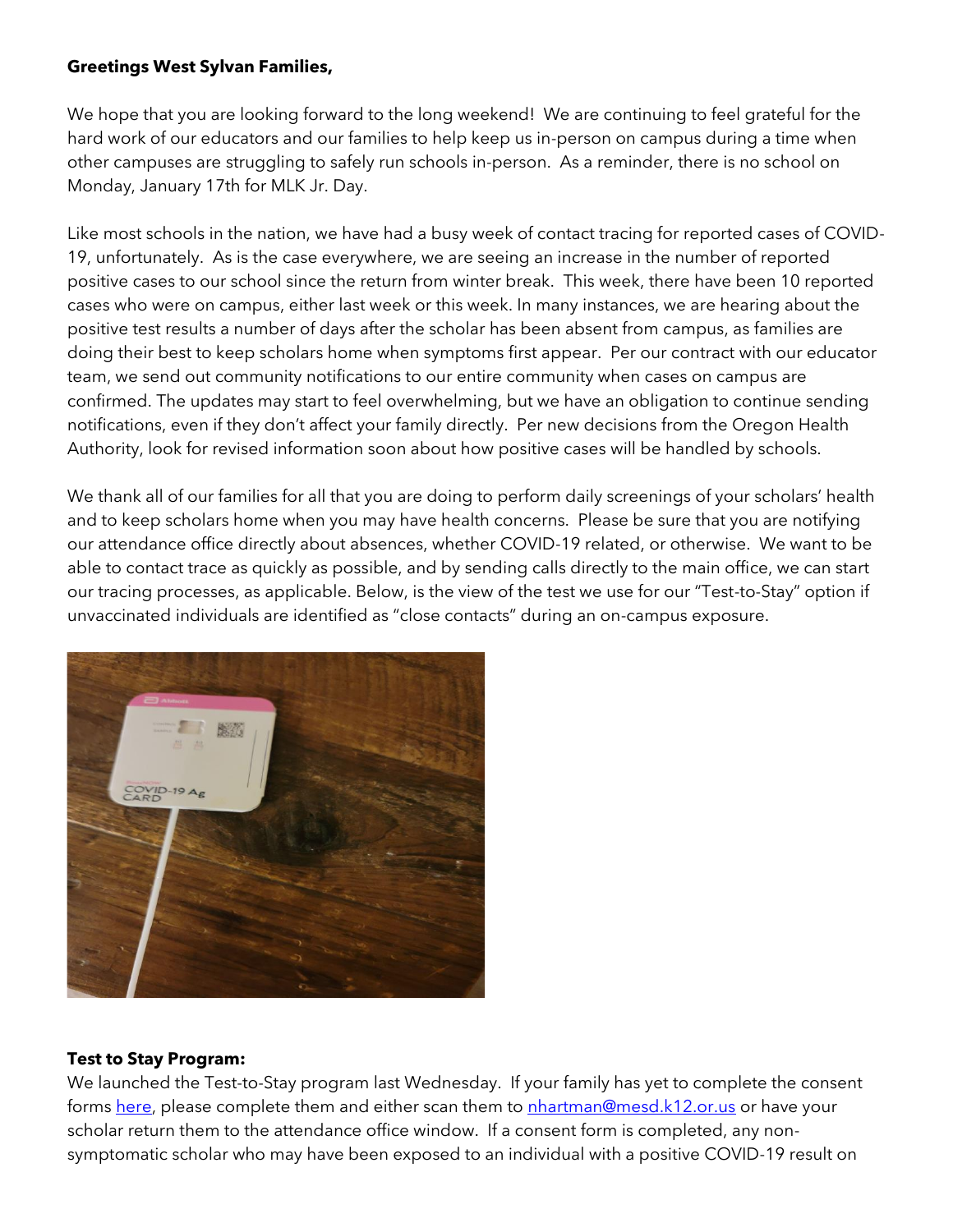campus could test to stay on campus. We would give the BinaxNOW rapid nasal swab test on campus to non-symptomatic scholars who could have been in close contact with someone on campus with a positive COVID-19 test, and pending a negative result, scholars would return to class, rather than automatically being advised to quarantine at home. There would be one more necessary test on campus within 5-7 days from the initial close contact, also. [Here i](https://docs.google.com/document/d/1RiifxD8ZyotgtTy4q0zU6VYEbklFNPNaDJapztiE6EI/edit?usp=sharing)s more information.

# **OHSU COVID-19 Screening Kit Information:**

### *An easy and free way to test weekly!*

PPS has partnered with OHSU to arrange for weekly COVID-19 screening test kits, which arrived just before the fall break. Test kits are for non-symptomatic home screening only. Especially while tests are hard to find in stores, this is an easy and free way to have your scholars tested weekly for your own family's knowledge. We are distributing these once a week on Thursdays, during the last few minutes of 7th period, to all scholars who opted-in to the program and submitted completed consent forms. Scholars will do the saliva test at home the next morning and return the kits on Friday morning at the Main Office. OHSU picks up the kits each Friday, processes them, and sends results directly to families. Scholars may drop off signed forms to our attendance window, or families can scan and send them via email to jsolonche@pps.net. If you haven't signed up and are still interested, the forms are below. Consent forms to sign and return to West Sylvan:

- [•](https://drive.google.com/file/d/1WKfLwknOXIYGfjiVTURKB7wvlQW8DAhR/view?usp=sharing) [OHSU Weekly Screening Authorization Form](https://drive.google.com/file/d/1WKfLwknOXIYGfjiVTURKB7wvlQW8DAhR/view?usp=sharing)
- [•](https://drive.google.com/file/d/1JELJW3M6_gp013Dp_Z7QDpvKmsqC5G-S/view?usp=sharing) [General Consent School Opt-In Form](https://drive.google.com/file/d/1JELJW3M6_gp013Dp_Z7QDpvKmsqC5G-S/view?usp=sharing)

# **Uploading Proof of Vaccinations:**

Families can also upload their scholars' vaccination status when they complete the yearly registration verification processes. Directions to upload items ar[e here](https://docs.google.com/document/d/1AxHhVVEjAqJxV1Vuh9PnfwkZHcp-Tde_x6iFOOEy58Y/edit) for ParentVUE. When families have items uploaded, this information shows up in ParentVUE under the documents tab on the scholar page for internal administrative review.

# **Notes of Appreciation?**

Thank you to the families who have submitted notes to WSMS team members! These notes really do brighten the days of our educators! If you have a kind note to share, we'd love your feedback [here t](https://forms.gle/3TsJKYDfcfbLhiKu7)o celebrate the ways in which WSMS adults support your scholars and your families! A little appreciation goes a long way and can really uplift someone's day!

### **Educator Welcomes:**

One of our special education educators, Jenny Payne, recently left WSMS for other opportunities, and we are happy to welcome Mr. Bret Emmerich to fill that vacancy. Also, Lisa Riffel, our choir club director, is leaving for maternity leave. We wish Lisa an amazing time with her first child, and we thank her for all that she has done to start our WSMS Choir again! Lisa has helped recruit Lindsey Wildman who will join us at the end of January to continue the work with our WSMS Choir.

### **Yearbooks:**

Our Yearbook staff is still collecting pictures for this year's issue. Did you know it's easy to share photos to be included in the Yearbook? Just go to hieshare.com and enter the code sylvan22 to upload your photos (use all lower case for the code). MASKS OFF please. We want to see our scholars' shining faces in the yearbook! Be sure to accurately label each photo with the scholar's name and grade. There's no guarantee every photo will be included in the book, but we will try our best. [Tutorial for using eShare.](https://herffjones.wistia.com/medias/h1e7m2ythz) [Tutorial for using eShare from your phone.](https://herffjones.wistia.com/medias/62ap3qbbp3)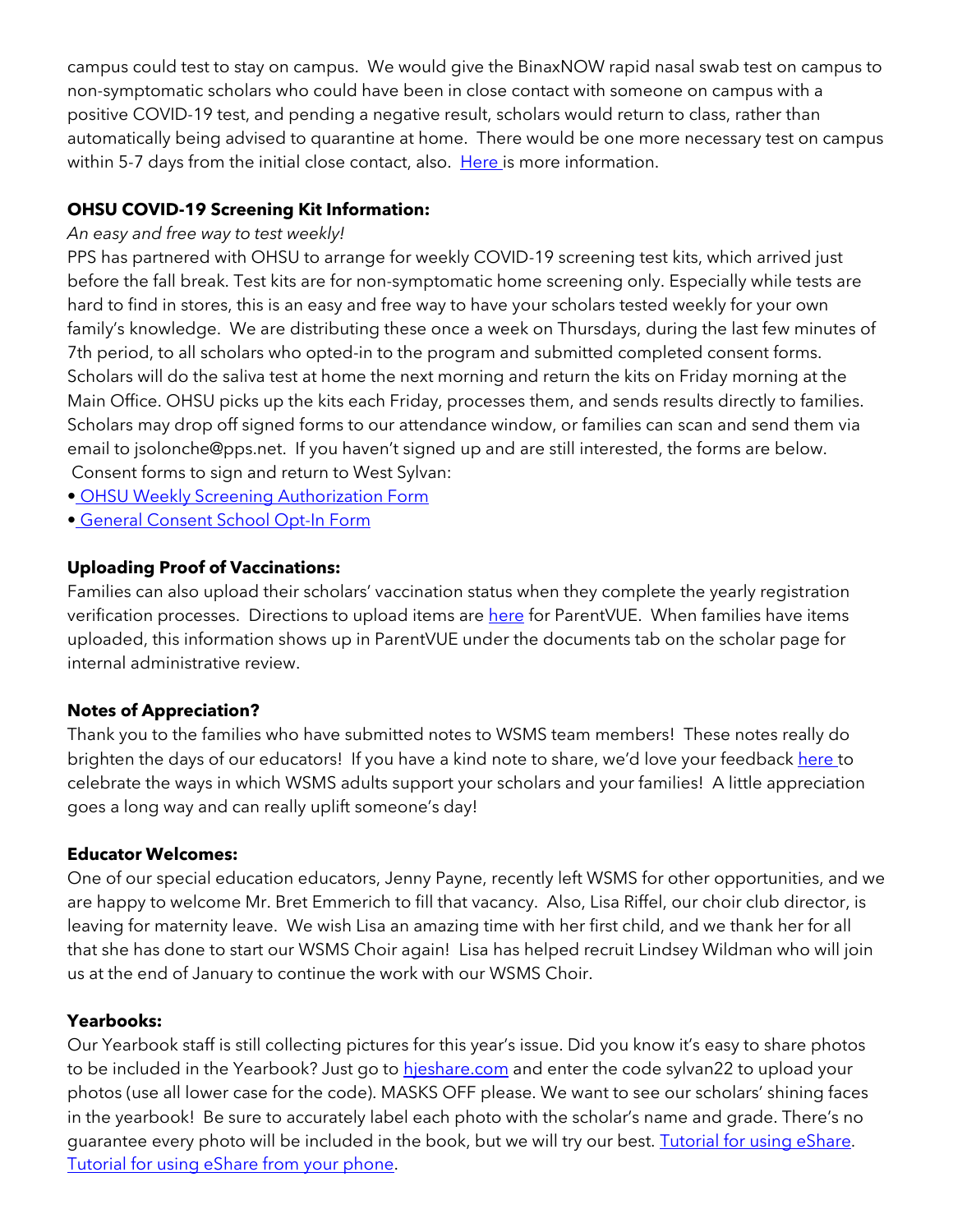All sales of yearbooks will be pre-ordered directly through an outside company. Yearbooks will not be purchased through the school. If you do not preorder, we will likely run out of books, and there will be no opportunity to get one later in the year as the company only prints a set number of copies, which are determined through preorders . To order your yearbook, go to vearbookordercenter.com and enter code 6339. Yearbooks are \$30 currently, and the price will go up after January 15th. We want all of our scholars to have a visual memory of their time back on campus during the 21-22 school year.

## **8th Grade Promotion Planning:**

We are seeking interested volunteers to help plan our final culminating event, promotion, for our 8th graders. Mark your calendar now for the evening of June 9th for a culminating promotion at Lincoln HS. In past years, there was a PPS year-end culminating activity at Oaks Park. This is not allowed for the 21- 22 year through our schools in the district with the unknowns related to COVID-19. Parties and events sponsored by our WSMS Foundation, however, could still proceed. Anyone interested in either helping plan events, set up events, or simply donate to help purchase items to make 8th grade promotion special for our 8th graders is encouraged to complete this interest [form.](https://forms.gle/Gi3NaW3dNDFK8fNK8) We will start meeting in February, 2022. All details related to specifics about the evening of the 9th are still pending and are dependent on COVID-19 protocols and restrictions.

## **WSMS Foundation:**

Please support our WSMS Foundation! Every contribution helps our school by allowing us to fund educational opportunities and events for your scholars! Please consider donating to WSMS Foundation to help support important instructional additions for our scholars in the coming school year. Every donation helps!

You can donate and find out more information about our WSMS Foundation and their amazing work for our scholar[s here.](https://www.westsylvanfoundation.com/) Also follow them on Instagram @west.sylvan.foundation and check out our West Sylvan students in their school, sports, performances, events…

If you have a scholar event, announcements related to scholars and their achievements, or you'd like to advertise let us know. Email Lisette Crepeaux at [thecrepeauxs@gmail.com.](mailto:thecrepeauxs@gmail.com)

# **Seeking Essential Volunteers:**

The Principal is afforded the discretion of defining "essential" as we move forward with our volunteers on campus. If adult family members are interested in volunteering on campus, we can use your help in our library and in various classrooms for instructional supports. If you may be interested in becoming an essential volunteer for WSMS, these procedures apply to all volunteers at all Portland Public School campuses. PPS Volunteers must have completed the mandatory volunteer training and cleared the [volunteer background check](https://www.pps.net/domain/66) prior to volunteering in a school. Only essential volunteers will be permitted to volunteer in PPS schools, as determined by the school administrator

Per Oregon's [COVID-19 Vaccination Requirement for Teachers and School Staff,](https://secure.sos.state.or.us/oard/viewSingleRule.action?ruleVrsnRsn=280616) all in-person Volunteers will be required to provide proof of vaccination against COVID-19. Their record must include the name of the person vaccinated, type of vaccine provided, date or dates given, and the name/location of the health care provider or site where the vaccine was administered.

Acceptable forms of documentation required to be uploaded as part of the in-person volunteer application include:

a copy of a COVID-19 Vaccination Record Card (issued by the Department of Health and Human Services Centers for Disease Control & Prevention or WHO Yellow Card); OR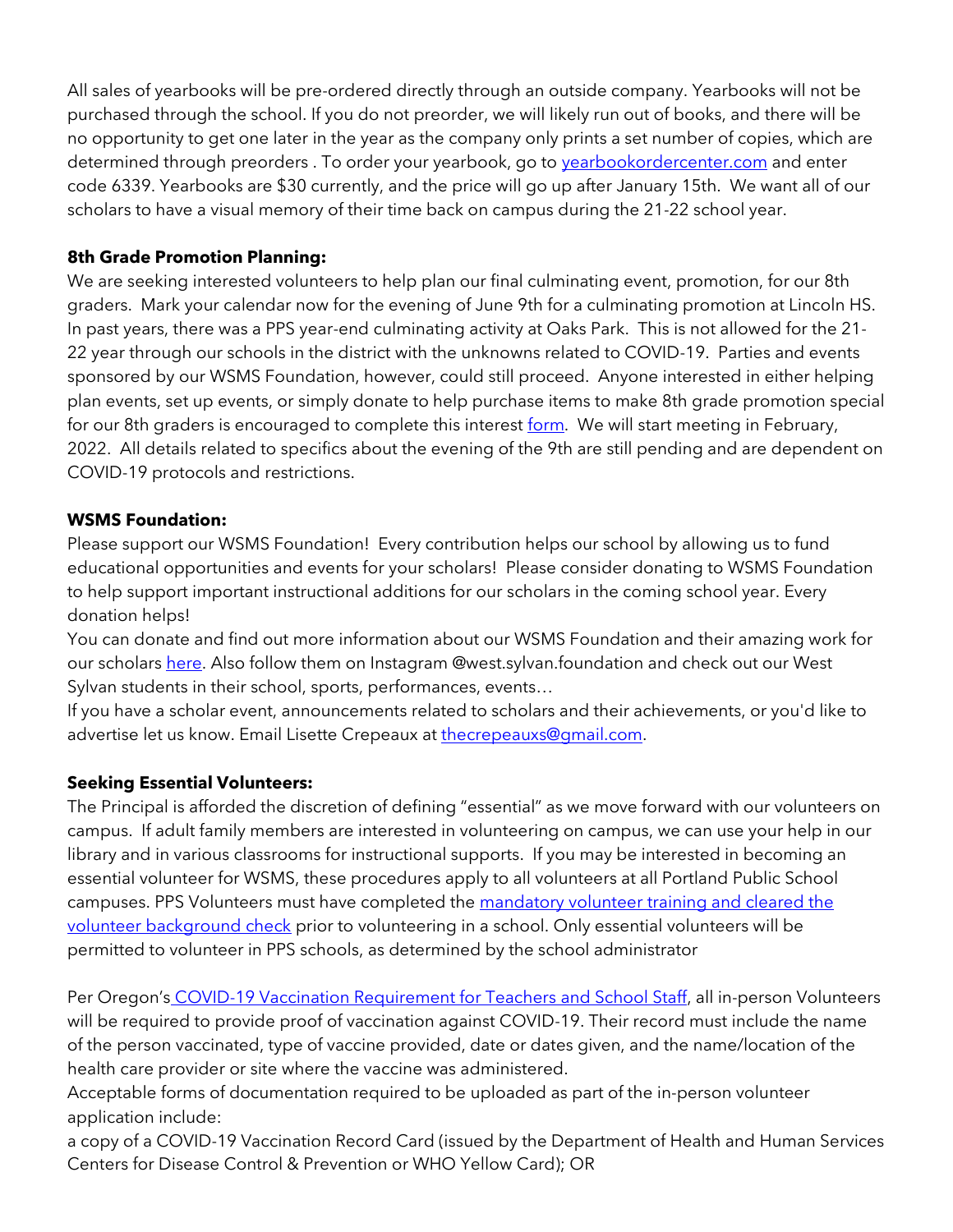a photo, or scanned copy of the Vaccination Record Card as a separate document; OR Physical or digital documentation of the COVID-19 vaccination from a health care provider. As a reminder, "fully vaccinated" means, per the CDC, you are considered fully vaccinated: 2 weeks after your second dose in a 2-dose series (e.g. Pfizer,Moderna) or 2 weeks after a single-dose vaccine, (e.g. Johnson & Johnson's Janssen vaccine) and a booster.

## **Daily Loaner Laptops for Scholars:**

We have a very limited (less than 10) supply of loaner laptops when scholars forget their laptops at home. Please help remind our scholars to take their school laptop to and from school each day.

## **ID Cards:**

By now, all of our scholars should have their new school ID card on a lanyard with a protective case if they took a school picture. We are asking scholars to wear their IDs throughout the day while on campus. This is helpful to quickly identify our scholars throughout the building. Also, the IDs assist with checking out materials in the library and during lunchtime, they help staff know who they are seeing in the hallways, and they will assist our transportation team to identify scholars as they enter and exit buses (if they ride transportation). Carrying a form of ID is a safety measure we are encouraging as we move through 2022 together. Please help reinforce this safety practice of carrying an ID in your conversations at home.

## **WSMS Drama Production 2022:**

We are so pleased to announce that Kacey CdeBaca will be working with our talented scholars to audition for and put on a spring play for 2022! The flyer is [here.](https://drive.google.com/file/d/1IaZuyQpo8qyHRZaSCV1EA3nsbkW7OiVS/view?usp=sharing)

# **Help with Cell Phones:**

Our catch phrase that we use at WSMS regarding cell phones during the school day is, "Out of sight and away, unless we say." There are times when scholars may need to access their devices for family reasons or even in instructional settings, and we encourage speaking with an adult if such a need arises. Also, several families have had concerns with their scholars' use of cell phones throughout the day for noninstructional reasons. Some families have inquired about apps that can restrict various features on cell phones for scholars throughout the day so that they are not on social media and are not tempted to engage with others through social media platforms. Here are some tips we have given families: NY Times Article: [The Best Apps for Managing Your Kids Phone;](https://www.nytimes.com/wirecutter/reviews/best-apps-to-manage-your-kids-phone/) [Support for Apple;](https://support.apple.com/guide/iphone/set-up-parental-controls-iph00ba7d632/ios) [Support Google;](https://support.google.com/families/answer/7103340?hl=en) [Family](https://familytime.io/)  [Time Article & Tips;](https://familytime.io/) [Verizon Support.](https://www.verizon.com/support/verizon-smart-family-restrictions-video/) We will continue to remind scholars of this expectation throughout their school day.

# **School COVID updates:**

Since returning from winter break, there have been 12 confirmed cases of COVID-19 for individuals who have been on campus. The upside with the recent reports is that there are far fewer "close contacts" needing to quarantine since many scholars are fully vaccinated, have continued wearing their masks correctly and continue following safety expectations in their classes. Our standard operating procedure is to notify everyone when a positive COVID-19 case is confirmed through MESD, even if your scholar was not a close contact. Sharing a class does not meet the threshold for being a close contact. We depend on families to self-report to our office in a timely manner when there is a positive COVID-19 case in the family. When a positive COVID-19 case is reported, the following may prevent a scholar from being identified as needing to quarantine, which is why it's so important that we all continue to be safe by: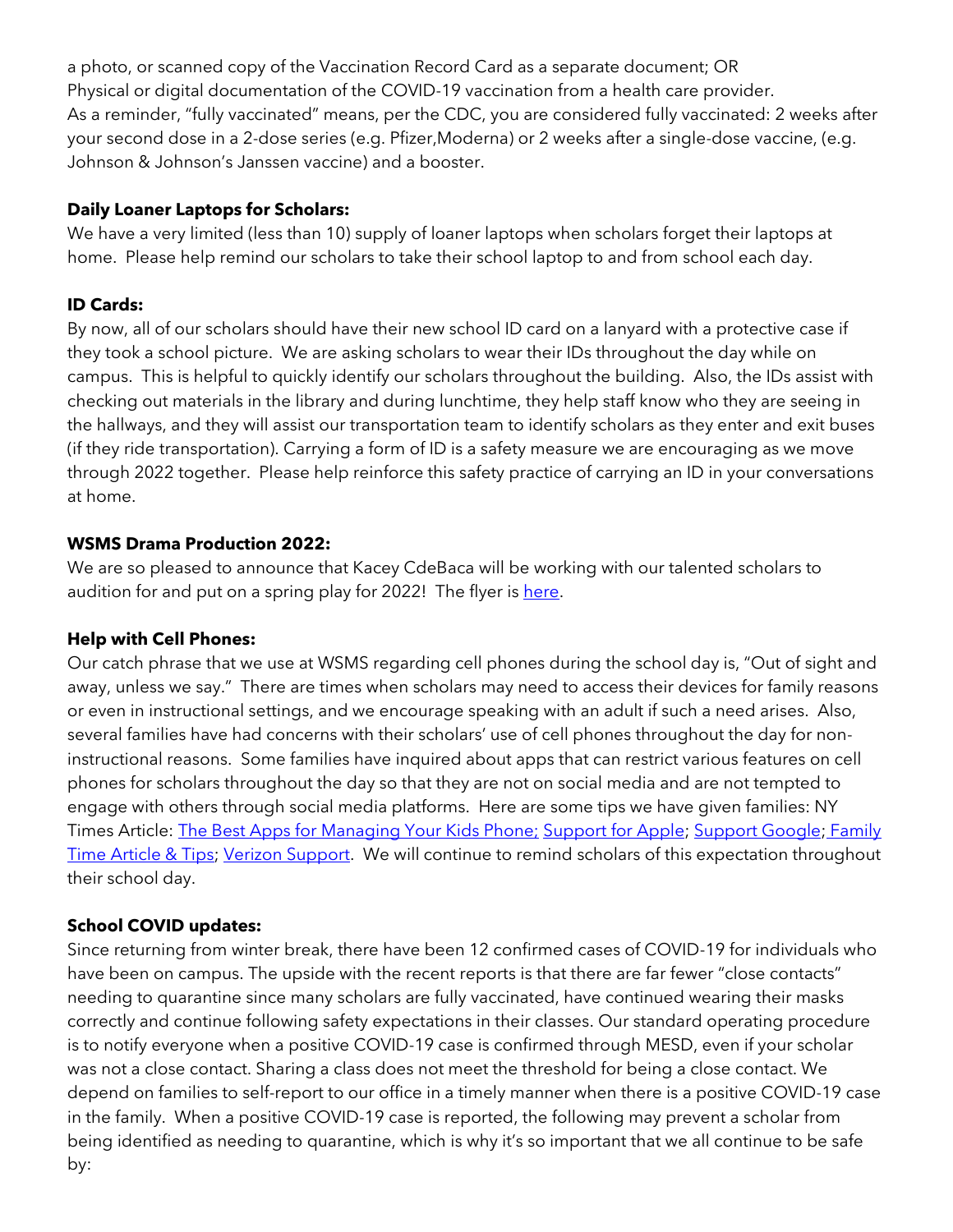Being fully vaccinated Wearing a mask correctly and consistently Practicing appropriate physical distancing

The CDC recently advised that a 5 day quarantine was acceptable, and we are now following those recommendations. Anyone with a positive COVID-19 case will be asked to quarantine for five days from the date of the first symptoms. If fully vaccinated, scholars and staff who are symptom-free are not required to quarantine. When unvaccinated, and a close contact, there is the Test-to-Stay option to assist. In addition to assigned classwork to complete remotely, this PPS website has been created with a variety of resources for continued remote learning [here,](https://sites.google.com/pps.net/ppsquarantinelessons/home?authuser=0) in the case of a recommended quarantine.

#### **Food Services and Lunches:**

Breakfast and lunches continue to be free for all scholars throughout the year. As the temperatures have dropped, all scholars who want to remain indoors have indoor options for both eating and their free time during lunch. After eating, there are several alternate locations scholars spread out in such as the library, the lower gym, classrooms for lunch clubs, and our outdoor patio spaces. Regardless of the temperature, many scholars still feel most comfortable both eating outdoors and remaining outdoors throughout recess to engage in outdoor play. Please encourage your scholar to dress for the weather if they are choosing to play outdoors in colder temperatures. Understanding that there is not a one-sizefits-all approach to this unstructured lunch time, we are allowing scholars to choose indoors or outdoors, assuming that it is not pouring down rain.

### **Picking Up Scholars:**

Our office has been experiencing heavy family traffic prior to our 3:45pm dismissal, due to daily early pick-ups. If possible, we ask that you avoid picking up your scholar between 3:15pm-3:45pm as our office staff is limited in the afternoons. Any planning around that time frame is appreciated.

### **Scholar Counseling Supports:**

6th Grade: Counselor: Kandice Abney: [kaabney@pps.net](mailto:kaabney@pps.net) & Administrator: Ben Keller, [bkeller@pps.net](mailto:bkeller@pps.net) 7th Grade: Counselor: Rebecca Cohen: [rcohen@pps.net](mailto:rcohen@pps.net) & Administrator: Evening Krauel, [ekrauel@pps.net](mailto:ekrauel@pps.net) 8th Grade: Counselor, Ricky Almeida: [ralmeida@pps.net](mailto:ralmeida@pps.net) & Administrator: Jill Hunt, [jihunt@pps.net](mailto:jihunt@pps.net)

### **General Questions:**

Jerda Solonche, Principal's Secretary: **[jsolonche@pps.net](mailto:jsolonche@pps.net)** (faculty, school business) Kirsten Crombie, Secretary: [kcrombie@pps.net](mailto:kcrombie@pps.net) (scholar/parent concerns, attendance, enrollment, help with scholar laptops, withdrawals)

### **Mark your calendar now in preparation:**

Schools Closed for MLK Jr. Holiday: January 17th End of 2nd Qtr/1st Semester: January 27th No School for Scholars/Educator PD Day: January 28th New Semester/Qtr 3 Begins: January 31st, Classes may change, depending on educators' schedules and electives for some scholars